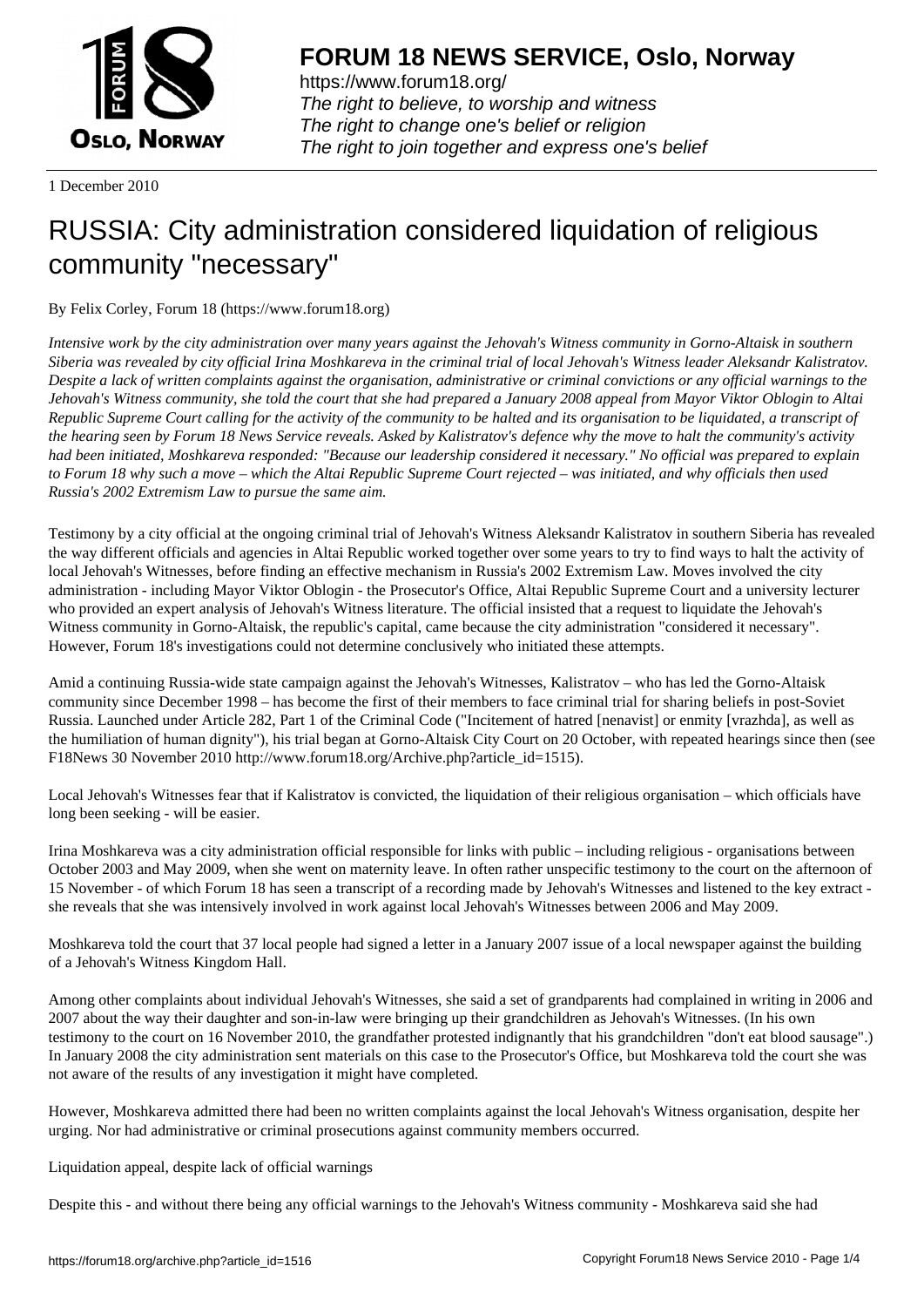"We were governed by Article 26, Part 3, Point 1 of the Civil Procedural Code and Article 14 of the Federal [1997 Religion] Law, on banning and liquidating in response to incidents of violation of public order, actions directed at carrying out extremist activity, causing harm to the morality and health of citizens, infringement of the person, rights and freedoms of citizens, discouraging citizens from carrying out civil obligations enshrined in law, violation of the norms of the [1993] Constitution, and inciting hatred or enmity, as well as the humiliation of human dignity, as punishable under Article 282 of the 1996 Criminal Code," she told the court.

Altai Republic Supreme Court rejected Mayor Oblogin's application against the Jehovah's Witnesses on 18 January 2008, Marina Aleksina, deputy chair of the Court, told Forum 18 from Gorno-Altaisk on 1 December 2010. She said the appeal was returned to the mayor on 25 January 2008 and refused to give Forum 18 a copy of it.

Moshkareva also told Gorno-Altaisk City Court that in the wake of this failed approach to the Supreme Court, the city administration sent its appeal to the Prosecutor's Office. While maintaining there was "no particular difference", she stressed that the request had been to halt the activity of the Jehovah's Witnesses, not to liquidate (although the Supreme Court confirmed to Forum 18 that the appeal had included liquidation).

## Liquidation is "necessary"

Asked by Kalistratov's defence why the move to halt the community's activity had been initiated, Moshkareva responded: "Because our leadership considered it necessary." She further explained: "On the basis of these written and oral appeals and on the basis of some knowledge which we already had of the activity of the given organisation and reports we received." Asked whom she had in mind by the city administration's "leadership", she replied: "With us, all appeals are signed by the mayor of the city."

Asked by one defence lawyer whether she had warned Kalistratov that the city administration was seeking the liquidation of his Jehovah's Witness organisation, Moshkareva responded: "In principle, we certainly aren't obliged to warn [of this]." Nor, she said, was any attempt made to discuss complaints with Kalistratov or seek his response.

Views on Jehovah's Witnesses "were naturally mostly negative"

Jehovah's Witness community to be halted and its organisation to be liquidated.

Moshkareva also revealed that between 2006 and May 2009 she had worked closely with Vladimir Bedarev, the assistant to Gorno-Altaisk Prosecutor Viktor Ponosov. She passed him large quantities of Jehovah's Witness literature that she had acquired by various channels - including directly from the community - and copies that local people had handed in to the city administration. She admitted that she had done so at the verbal request of Bedarev and a female Prosecutor's Office official whom she did not name.

Moshkareva also spoke of her co-operation with Yuliya Khvastunova, a lecturer at Gorno-Altaisk State University who had written on the local religious situation. The lecturer had handed her Jehovah's Witness literature in late 2007 and early 2008 and verbally "given her views" about it, which "were naturally mostly negative". She said Khvastunova had offered to co-operate "if such questions arise". She indicated that Khvastunova had believed that Jehovah's Witness activity should be halted or restricted.

Among Khvastunova's academic interests, noted on her page on the State University website, are "non-traditional teachings and cults", on which she has completed a textbook. Also listed among her work is a 2006 talk: "Mutual relations of the church and the state on the policy of countering destructive sects in the Russian Federation".

Although Moshkareva told the court she had not asked Khvastunova to produce a written assessment of Jehovah's Witness literature and that no such official assessment was produced for the city administration, Khvastunova did produce such an expert analysis with colleague Margarita Dolgovykh for the Prosecutor's Office on 18 December 2008.

The analysis, together with a further analysis produced by three experts at Kemerovo State University on 4 May 2009 - both seen by Forum 18 - were used in the case against Kalistratov. (The nearly 25,000-word December 2008 analysis states that it was completed within four days.) They were also used in the case that banned 18 Jehovah's Witness publications as "extremist" on 1 October 2009 – like Kalistratov's, heard by Gorno-Altaisk City Court. Altai Republic Supreme Court upheld this ban on 27 January 2010 (see F18News 28 January 2010 http://www.forum18.org/Archive.php?article\_id=1400).

Forum 18 notes that by later in 2009, Altai Republic Supreme Court was taking less of a risk in banning the Jehovah's Witness literature than it would have been in taking up Mayor Oblogin's January 2008 request to move against their Gorno-Altaisk community, as Russia's Supreme Court had already upheld a similar ban on literature determined extremist by Rostov-on-Don Regional Court (see F18News 8 December 2009 http://www.forum18.org/Archive.php?article\_id=1385).

## Not involved?

Khvastunova, the lecturer, denied having any "special role" in Kalistratov's case and insisted she had not been present at any court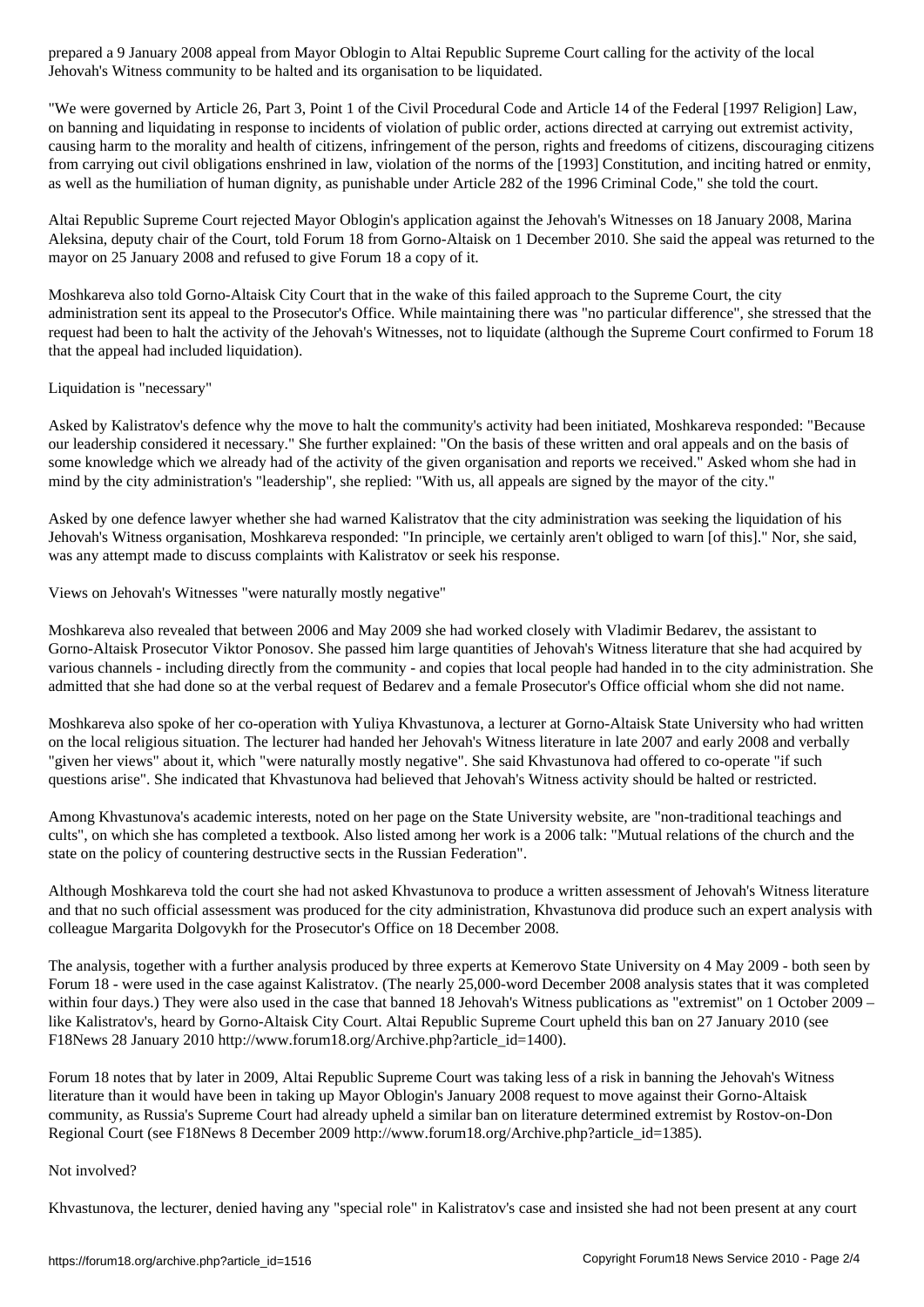of Jehovah's Witness literature. On hearing that Forum 18 has seen her December 2008 and she conceded that she conducted an analysis of "a small number" of their publications in 2008 at the request of the city prosecutor: "He asked the university, and I and a colleague were chosen." She angrily refused to say if she had been paid for the lengthy analysis.

Khvastunova told Forum 18 she had chaired Altai Republic Justice Department's Expert Commission for Conducting Religious Expert Analyses only since spring 2010. "There's been only one meeting of it, and all it did was discuss how the Commission should be structured. It didn't discuss the Jehovah's Witnesses."

Khvastunova also told Forum 18 she "couldn't recall" having told Moshkareva that she wanted to see Jehovah's Witness activity halted or restricted, describing that as "rubbish". She said reading reports of her alleged remarks in the press had made her angry.

She denied to Forum 18 that she was a fan of the work of widely known Russian "anti-cult" activist Aleksandr Dvorkin. She claimed rather to advocate a "secular" approach.

No answers from city administration or Prosecutor's Office

No official was prepared to give Forum 18 a telephone number for Moshkareva. Vladimir Ilinykh, chief of Gorno-Altaisk's administration, told Forum 18 on 29 November that although she remains the administration's employee while on leave, he was unable to pass on contact details. Asked whether it is right that city officials gather material on a religious community and pass it on to the Prosecutor's Office, he responded: "That's a very difficult question." He did not answer it.

Mayor Oblogin's secretary told Forum 18 on 29 November that he was on a work trip. On both 30 November and 1 December she said he was on leave. One of Oblogin's deputies, Ezher Tatin, told Forum 18 on 30 November that he covers only economic issues and referred Forum 18 to another deputy, Yury Nechaev, who covers social issues. However, after Forum 18 explained that it was seeking more information about moves over some years by the mayor and other city administration officials to halt Jehovah's Witness activity in the town, Nechaev said "I am not informed on this" and put the phone down.

Cheine Yezeneva, Moshkareva's successor and press spokesperson for the city administration, insisted to Forum 18 on 29 November that in more than a year since she has held the post, she has not been aware of any moves by the administration against Jehovah's Witnesses.

Forum 18 sent a written request to the city administration on 29 November for a copy of Mayor Oblogin's January 2008 appeal to Altai Republic Supreme Court to liquidate the Jehovah's Witness community, but despite follow-up calls had no response by the end of the working day in Gorno-Altaisk on 1 December.

Larisa Shestak, spokesperson for Altai Republic Prosecutor's Office, told Forum 18 on 30 November that Bedarev – the Gorno-Altaisk Prosecutor's Office official supposed to have worked closely with Moshkareva - died in autumn 2010. Shestak said he had worked directly for City Prosecutor Ponosov, who has now retired. However, she added that Prosecutor's Office officials cannot comment on the situation while the case against Kalistratov continues.

Forum 18 was thus unable to ask her whether the initiative to bring cases against the Jehovah's Witness community and its leader had come from Mayor Oblogin, city administration official Moshkareva, university lecturer Khvastunova or Orthodox clergy such as Fr Georgy Balakin, head of Barnaul diocese's Gorno-Altaisk deanery, who told Forum 18 on 30 November that the City Prosecutor had invited him to be a prosecution witness at Kalistratov's trial (see F18News 30 November 2010 http://www.forum18.org/Archive.php?article\_id=1515). (END)

For more background, see Forum 18's Russia religious freedom survey at http://www.forum18.org/Archive.php?article\_id=1196.

Analysis of the background to Russian policy on "religious extremism" is available in two articles: - 'How the battle with "religious extremism" began' (F18News 27 April 2009 http://www.forum18.org/Archive.php?article\_id=1287 - and - 'The battle with "religious extremism" - a return to past methods?' (F18News 28 April 2009 http://www.forum18.org/Archive.php?article\_id=1288).

A personal commentary by Irina Budkina, Editor of the http://www.samstar.ru Old Believer website, about continuing denial of equality to Russia's religious minorities, is at F18News 26 May 2005 http://www.forum18.org/Archive.php?article\_id=570.

A personal commentary by Alexander Verkhovsky, Director of the SOVA Center for Information and Analysis http://www.sova-center.ru, about the systemic problems of Russian anti-extremism legislation, is at F18News 19 July 2010 http://www.forum18.org/Archive.php?article\_id=1468.

Reports on freedom of thought, conscience and belief in Russia can be found at http://www.forum18.org/Archive.php?query=&religion=all&country=10.